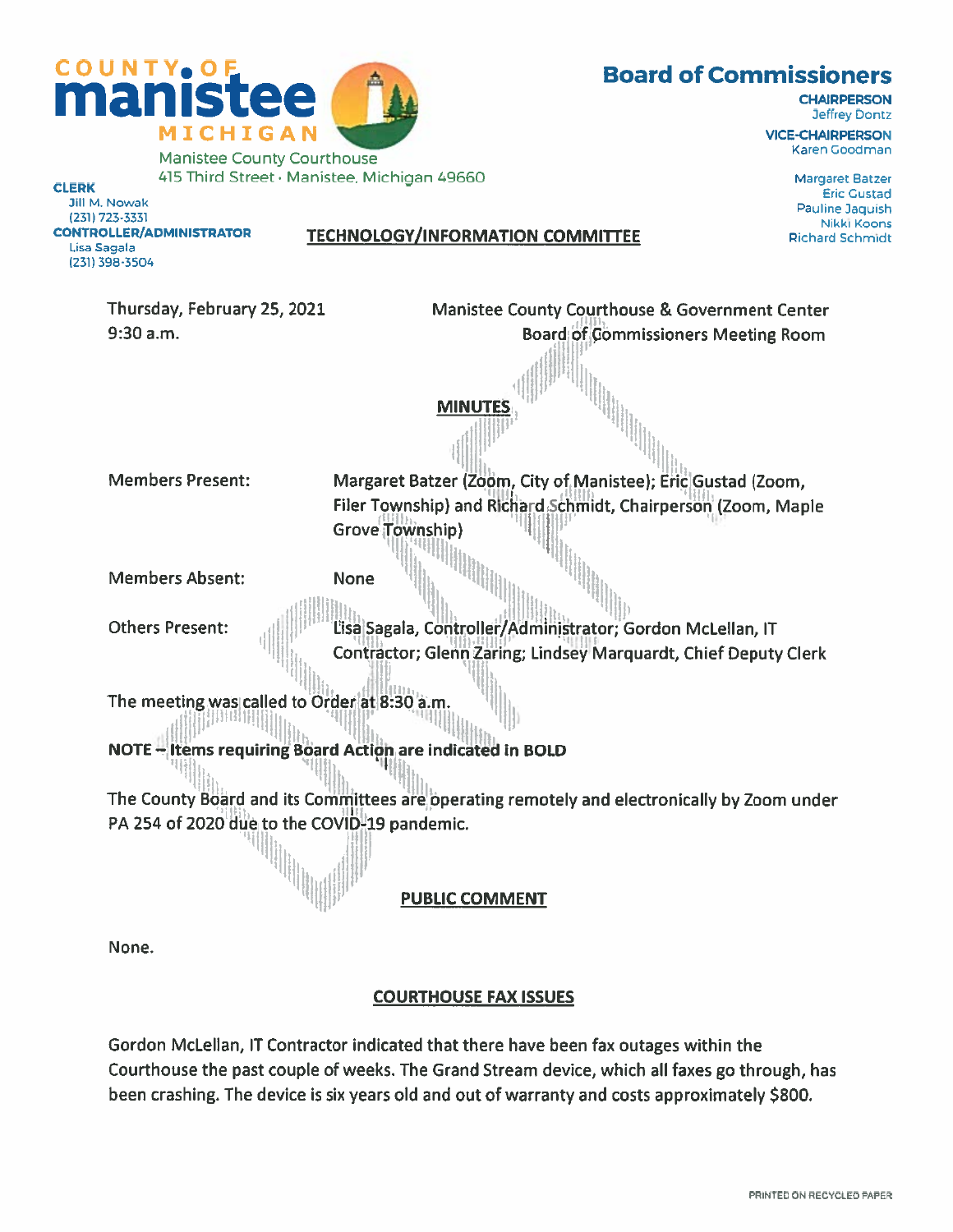There was discussion regarding the needs of faxing within the county as the technology is very outdated. Gordon will send <sup>a</sup> memo to Department Heads and Elected Officials regarding their usage and continued need for faxing technology.

### Moved by Gustad, seconded by Schmidt to recommend the approva<sup>l</sup> to purchase the Grand Stream device in the amount of \$800.00. Ayes. All. Motion Carried.

Margaret Batzer left the meeting at 9:41 a.m.

fIIJ!!' <sup>11111111111</sup>

### BROADBAND GRANT AVAILABILITY

H Gordon McLellan informed the committee that there are federal grants, thru the USDA, available for the expansion of rural broadband connectivity. Glenn Zaring is part of the Connect Manistee Group which is focusing on the issue of rural broadband connectivity. Lisa Sagala will be attending this group's meeting tomorrow.

Gordon McLellan addressed the ongoing issue of disruptions in connection during meetings while using Zoom. The County will be switching internet providers in March. The County currently uses Merit Network and will be switching to PFN with expanded connectivity. This change should help with the disruptions the County is currently experiencing.

## CURRENT PROJECTS

Gordon indicates the County has received and deployed 21 laptops that were paid for using CESF (Coronavirus Emergency Supplemental Funding) gran<sup>t</sup> monies. These laptops were deployed between the Sheriff's Office, Prosecuting Attorney's Office and various Court offices. Should the need arise, these laptops will greatly impact the availability for staff to work remotely. ii 1 'I'

Gordon is also in the process of replacing other desktop computers that were paid for using money left over from the last fiscal year. Replacing desktops with laptops does create a change in the cost and rotation schedule. Laptops cost more than <sup>a</sup> traditional desktop and need to be replaced every three years as opposed to five year with <sup>a</sup> desktop.

Later this year Cordon will be working on replacing two servers and the surveillance system server. When the time comes Gordon will send out RFPs for both projects.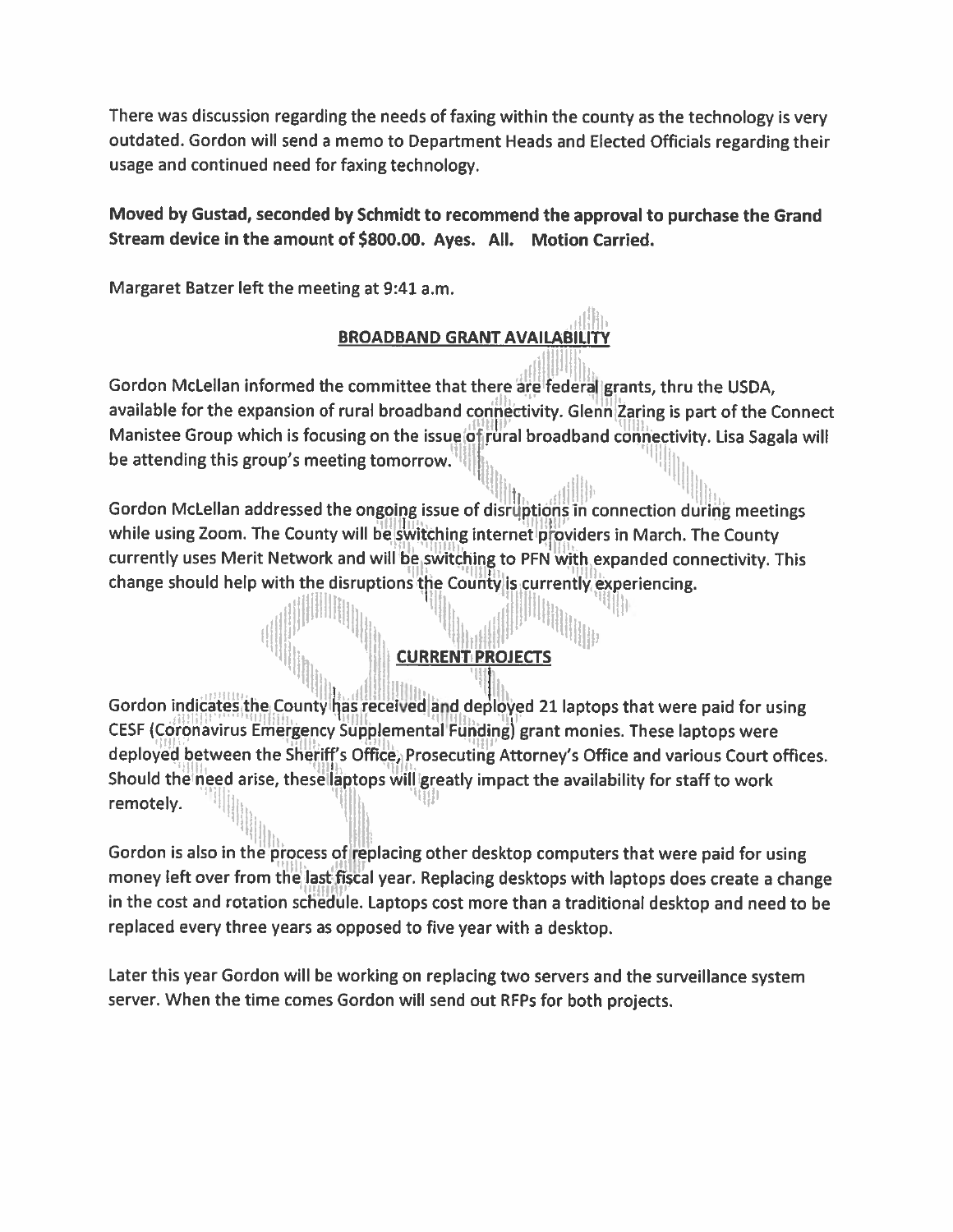### REVIEW OF TECHNOLOGY/INFORMATION COMMITTEE DUTIES FROM THE RULES OF ORDER AND PROCEDURES

The Committee reviewed the Technology/Information Committee duties from the Rules of Order and Procedures. After discussion it was decided that there are no offices that are utilizing microfilming as all documents are now digitally scanned.

Moved by Gustad, seconded by Schmidt to recommend removing "and microfilming" from the Technology/Information Committee duties. Ayes. All. Motion Carried.

### SCHEDULE 2021 TECHNOLOGY COMMITTEE MEETINGS

After review of the 2021 calendar (APPENDIX B), it was determined to hold the Technology/Information Committee meetings on the fourth Thursday of each month at 9:30 a.m. No meeting is scheduled for November and December as the fourth Thursday falls on a holiday. If a meeting is needed it will be scheduled at that time.

# OTHER ITEMS FROM COMMITTEE MEMBERS

The meeting was adjourned at the Call of the Chair at 10:30 a.m.

Eric Gustad Richard Schmidt, Chairperson

Margaret Batzer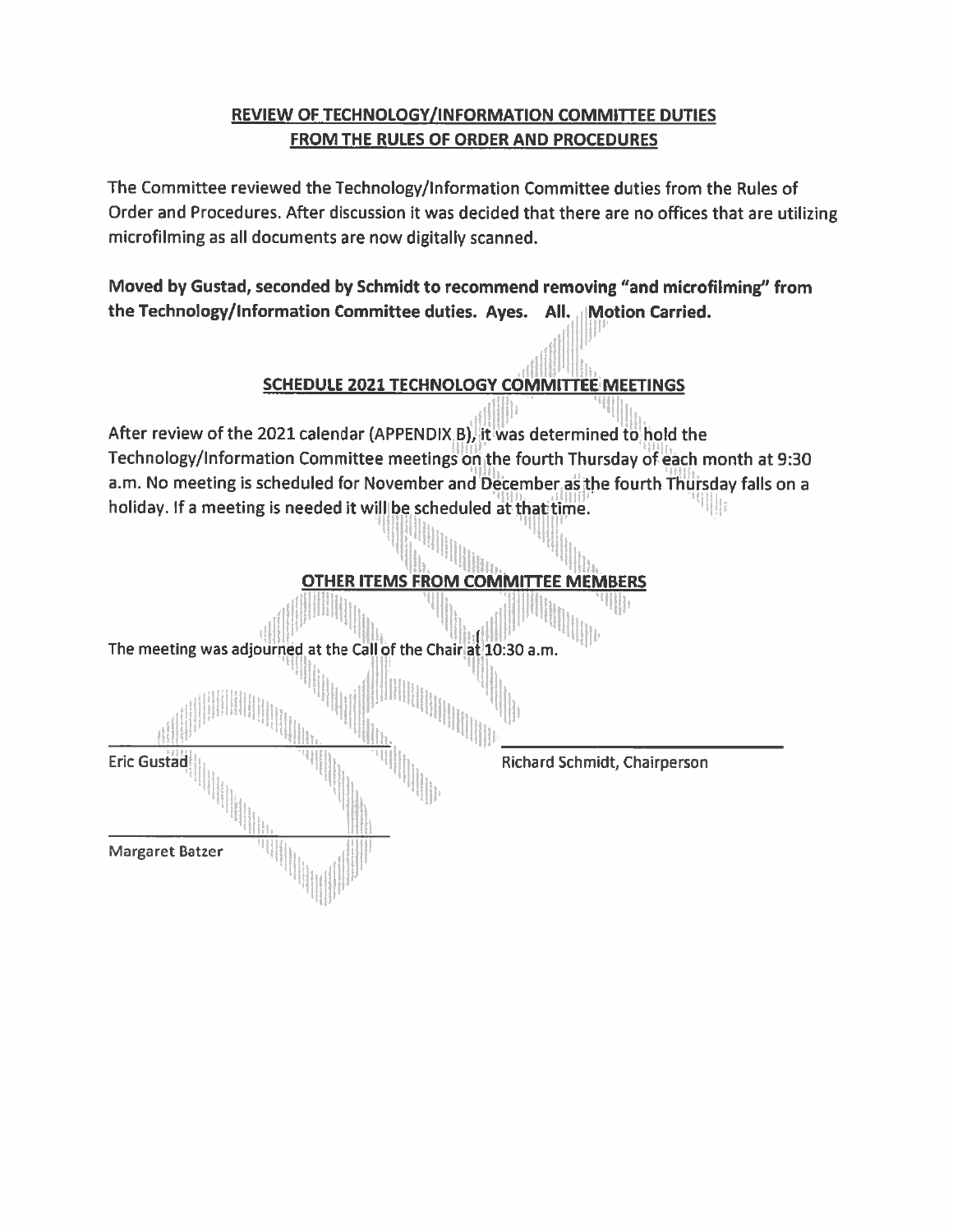# APPFNDIY A

- 3. Public Safety Committee. This Committee may review and make recommendations in operations and policy. It shall be the duty of this committee to work in conjunction with Administration to study and advise<br>the Board with respect to matters which otherwise are not covered by the<br>Ways & Means Committee or the Physical Resources Committee. Functional areas of responsibility include Emergency Services, Sheriff's Office, Courthouse Security, Secondary Road Patrol, Marine Patrol, Jail, Animal Control, 9-1-1/Central Dispatch, County Ambulance Service and other public safety operations.
- 4. Technology/Information Committee. This Committee shall assess and<br>evaluate present computer equipment and systems. Plan for upgrades in software, technology and uniformity in systems. Plan for Internet service County-wide (broadband) and microfilming and/or best method of preserving records. Continue work in G.I.S. systems.
- 5. Executive/Joint Court Committee. This Committee's functional areas of responsibility will include issues regarding County Administration, County Clerk, Prosecuting Attorney, Register of Deeds, County Board, Circuit Court, Friend of the Court, District Court, Probate Court, Child Care Fund, Law Library, Elections, Resolutions and shall serve as the Joint Court Committee with Benzie County.
- 6. Personnel Committee. This Committee shall provide oversight for the reviews and recommendations of all areas of personnel to include hiring/discharge, collective bargaining, compensation and classification, fringe benefits and employee grievances for all County Departments.
- 7. Green Team/Recycling Committee. This Committee shall be responsible for all solid waste and recycling-related issues and focuses on conservation and energy reduction techniques.
- 8. Regional Summit Committee. This Committee will plan a Regional Summit at least once per year, using a facilitator (new each time). Move meetings around the County. Also in charge of Employee Recognition Dinner - with a goa<sup>l</sup> of 75% attending.
- 9. Public Defender Committee. This Committee's functional areas of responsibility will include issues regarding the Public Defender's Office.
- C. Special Assignments. There shall be, in addition to the standing committees, such other special assignments as the Chairperson, from time to time, may appoint and establish subject to approval of the Board. The membersh